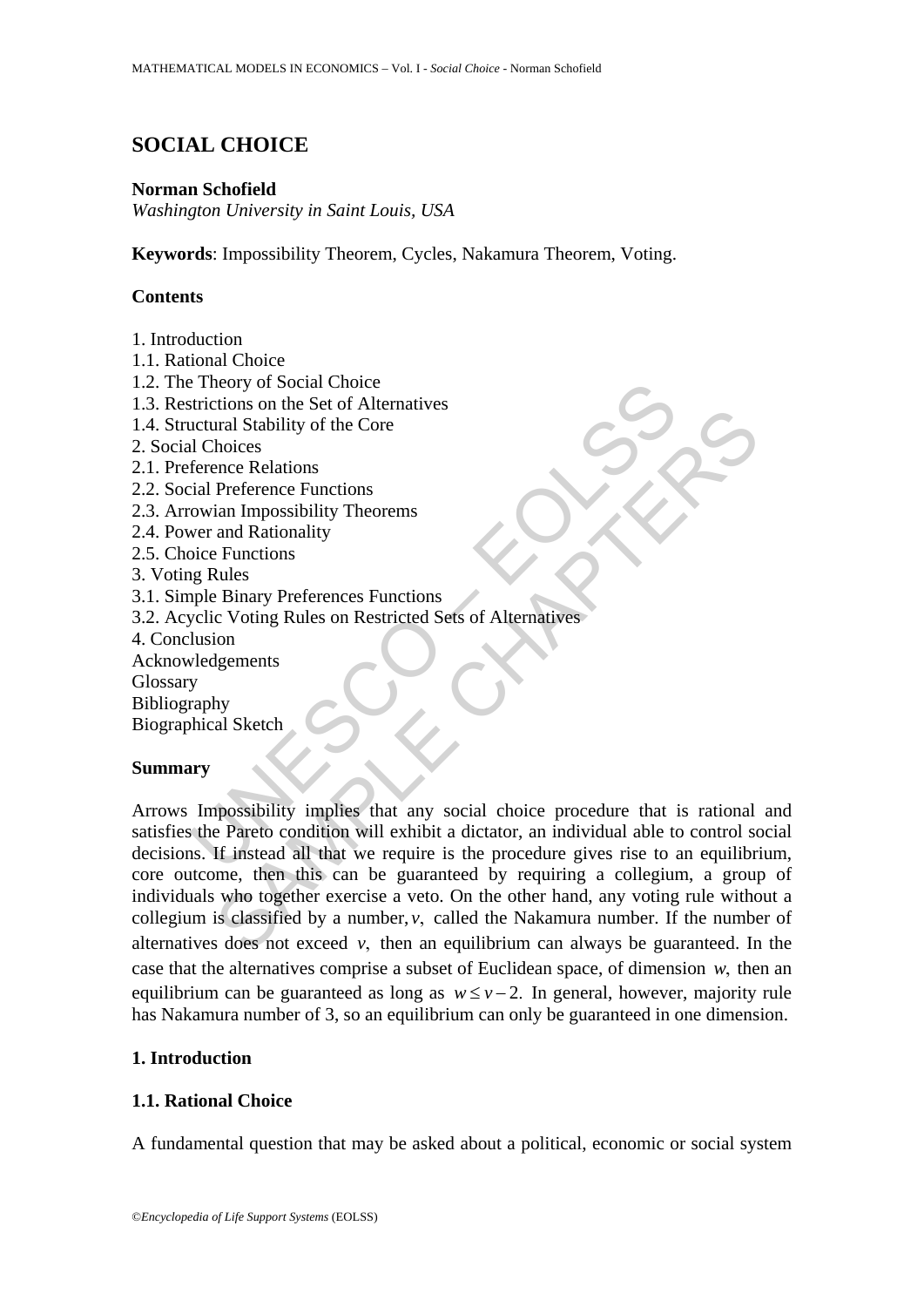is whether it is responsive to the wishes or opinions of the members of the society and, if so, whether it can aggregate the conflicting notions of these individuals in a way which is somehow rational. More particularly, is it is the case, for the kind of configuration of preferences that one might expect, that the underlying decision process gives rise to a set of outcomes which is natural and stable, and more importantly, "small" with respect to the set of all possible outcomes? If so, then it may be possible to develop a theoretical or "causal" account of the relationship between the nature of the decision process, along with the pattern of preferences, and the behavior of the social system under examination. For example, microeconomic theory is concerned with the analysis of a method of preference aggregation through the market which results, under certain conditions at least, in a particular distribution of prices for commodities and labor, and thus income. The motivation for this venture is to mimic to a degree the ability of some disciplines in natural sciences to develop causal models which tie initial conditions of the physical system to a small set of predicted outcomes. The theory of democratic pluralism is to a large extent based on the assumption that the initial conditions of the political system are causally related to the essential properties of the system. That is to say, it is assumed that the interaction of cross-cutting interest groups in a democracy leads to an "equilibrium" outcome that is natural in the sense of balancing the divergent interests of the members of the society. One aspect of course of this theoretical assumption is that it provides a method of legitimating the consequences of political decision making.

In the mass income. The motivation for this venture is to mimit the motion, the motion of some disciplines in natural sciences to develop causal models ons of the physical system to a small set of predicted outcomes. Attic of the physical system to a small set of predicted outcomes. The theor<br>of the physical system to a small set of predicted outcomes. The theor<br>of the political system are causally related to the essential properties of<br>at i The present work directs attention to those conditions under which this assumption may be regarded as reasonable. For the purposes of analysis it is assumed that individuals may be represented in a formal fashion by preferences which are "rational" in some sense. The political system in turn is represented by a social choice mechanism, such as, for example, a voting rule. It is not assumed that society may in fact be represented in just this fashion. Rather the purpose is to determine whether such a skeleton of a political system is likely to exhibit an equilibrium. The method that is adopted is to classify all such abstract political systems. It turns out that a pure social equilibrium is very rare. This seems to suggest that if "real world" political systems are in fact in equilibrium, then what creates this equilibrium is not at all to do with what might be thought to be the initial conditions – that is to say preferences and institutional rules. Rather it must be that there are other aspects of the political system, which together with preferences and formal rules, are sufficient to generate equilibrium. It might be appropriate to use the term abstract political economy for a representation of the polity which does incorporate these further additional features.

Social choice is the theoretic discipline which is concerned with the analysis of systems of choice where the primitives are precisely preferences and rules. The development of the theory has often taken the form of focusing on certain equilibrium properties of choice mechanisms, only to find that the conditions under which they are satisfied are rare in some sense. It is useful to give a brief overview of this development of social choice, partly because there is a parallel with the structure of the current work, but also because it indicates how earlier results can be fitted into the general classification theorem for social choice mechanisms.

### **1.2. The Theory of Social Choice**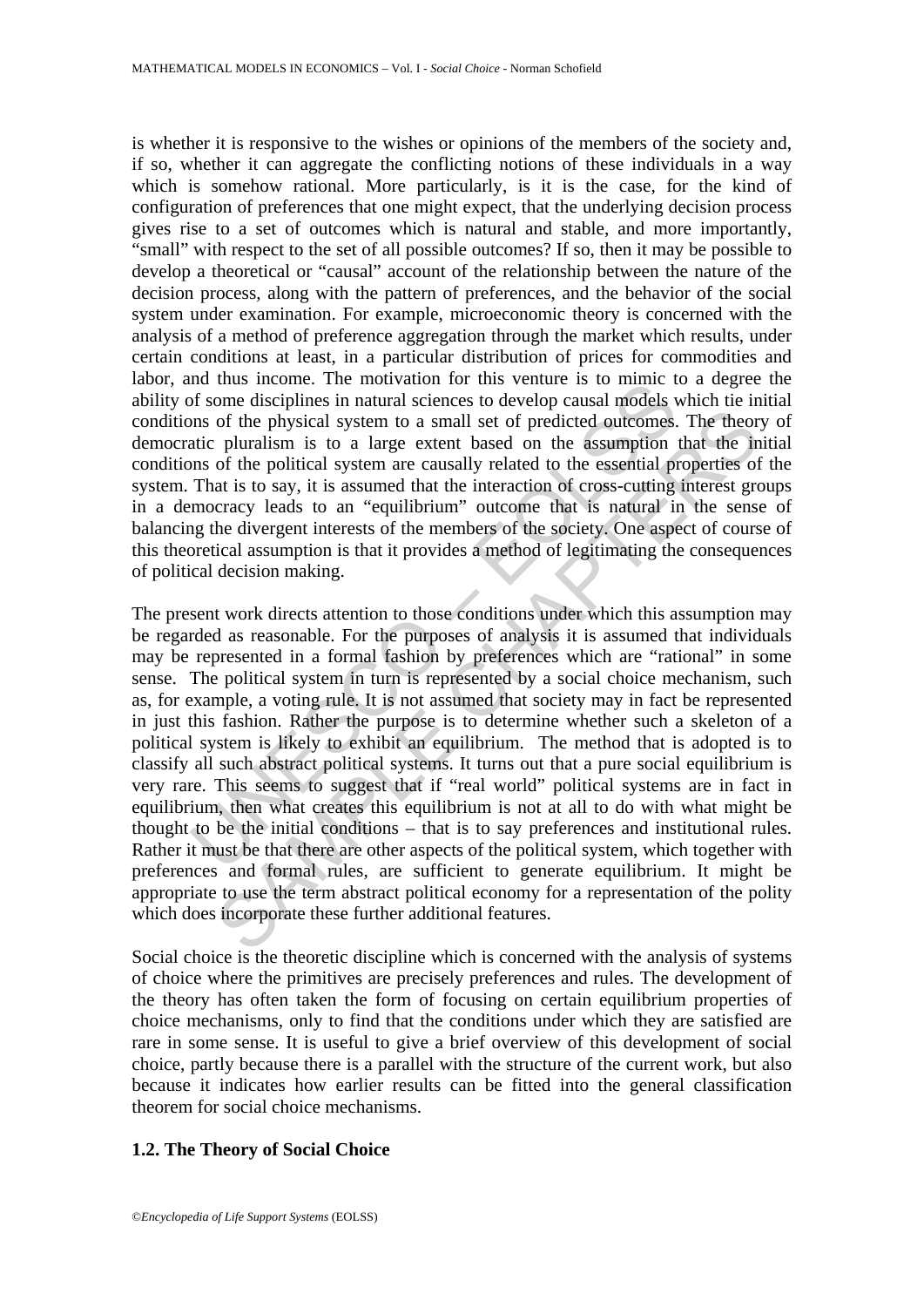Social choice theory assumes that each individual *i* in a society  $N = \{1, ..., n\}$  is characterized by a "rational" preference relation  $p_i$ , so that the society is represented by a profile of preference relations,  $p = (p_1, ..., p_n)$ . Let the set of possible alternatives be  $W = \{x, y, ...\}$ . If person *i* prefers *x* to *y* in a pair of alternatives, then write  $(x, y)\varepsilon p$ , or more commonly  $xp_iy$ . The social mechanism or *preference function*,  $\sigma$ , translates any profile *p* into a preference relation  $\sigma(p)$ . The point of the theory is to examine conditions on  $\sigma$  which are sufficient to ensure that whatever "rationality properties" are held by the individual preferences, then these same properties are held by  $\sigma(p)$ . Arrow's Impossibility Theorem (1951) essentially showed that if the rationality property under consideration is that preference be a weak order then  $\sigma$  must be dictatorial. To see what this means, let  $R_i$  be the weak preference for *i* induced from  $p_i$ . That is to say  $xR_i y$  if and only if (iff) it is not the case that  $y p_i x$ . Then  $p_i$  is called a *weak order* if and only if *R<sub>i</sub>* is *transitive* i.e., if *xR<sub>i</sub>y* and *yR<sub>i</sub>z* for some *x, y, z* in *W*, then *xR<sub>i</sub>z*. Arrow's theorem effectively demonstrated that if  $\sigma(p)$  is a weak order whenever every individual has a weak order preference then there must be some dictatorial individual *i*, say, who is characterized by the ability to enforce every social choice.

y under consideration is that preference be a weak order the<br>ial. To see what this means, let  $R_i$  be the weak preference for *i* in<br>to say  $xR_i y$  if and only if (iff) it is not the case that  $yp_i x$ . Ther<br>*der* if and only To see what this means, let  $R_i$  be the weak preference for induced from<br>say  $xR_i y$  if and only if (iff) it is not the case that  $yp_ix$ . Then  $p_i$  is call<br>if and only if  $R_i$  is *transitive* i.e., if  $xR_i y$  and  $yR_i z$  for s It was noted some time afterwards that the result was not true if the conditions of the theorem were weakened. For example, the requirement that  $\sigma(p)$  be a weak order means that "social indifference" must be transitive. If it is only required that strict social preference be transitive, then there can indeed be a non-dictatorial social preference mechanism with this weaker rationality property (Sen, 1970). To see this, suppose  $\sigma$  is defined by the *strong Pareto rule*:  $x\sigma(p)y$  if and only if there is no individual who prefers *y* to *x* but there is some individual who prefers *x* to *y*. It is evident that  $\sigma$  is non-dictatorial. Moreover if each  $p_i$  is transitive then so is  $\sigma(p)$ . However,  $\sigma(p)$  cannot be a weak order. To illustrate this, suppose that the society consists of two individuals  $\{1, 2\}$  who have preferences among three alternatives  $\{x, y, z\}$  as follows:

1 2 *x y z x y z* .

This means  $xp_1zp_1y$  etc. Since  $\{1, 2\}$  disagree on the choice between x and y and also on the choice between *y* and *z* both *x*, *y* and *y*, *z* must be socially indifferent. But then if  $\sigma(p)$  is to be a weak order, it must be the case that *x* and *z* are indifferent. However,  $\{1, 2\}$  agree that *x* is superior to *z*, and by the definition of the strong Pareto rule,  $x$  must be chosen over  $z$ . This of course contradicts transitivity of social indifference.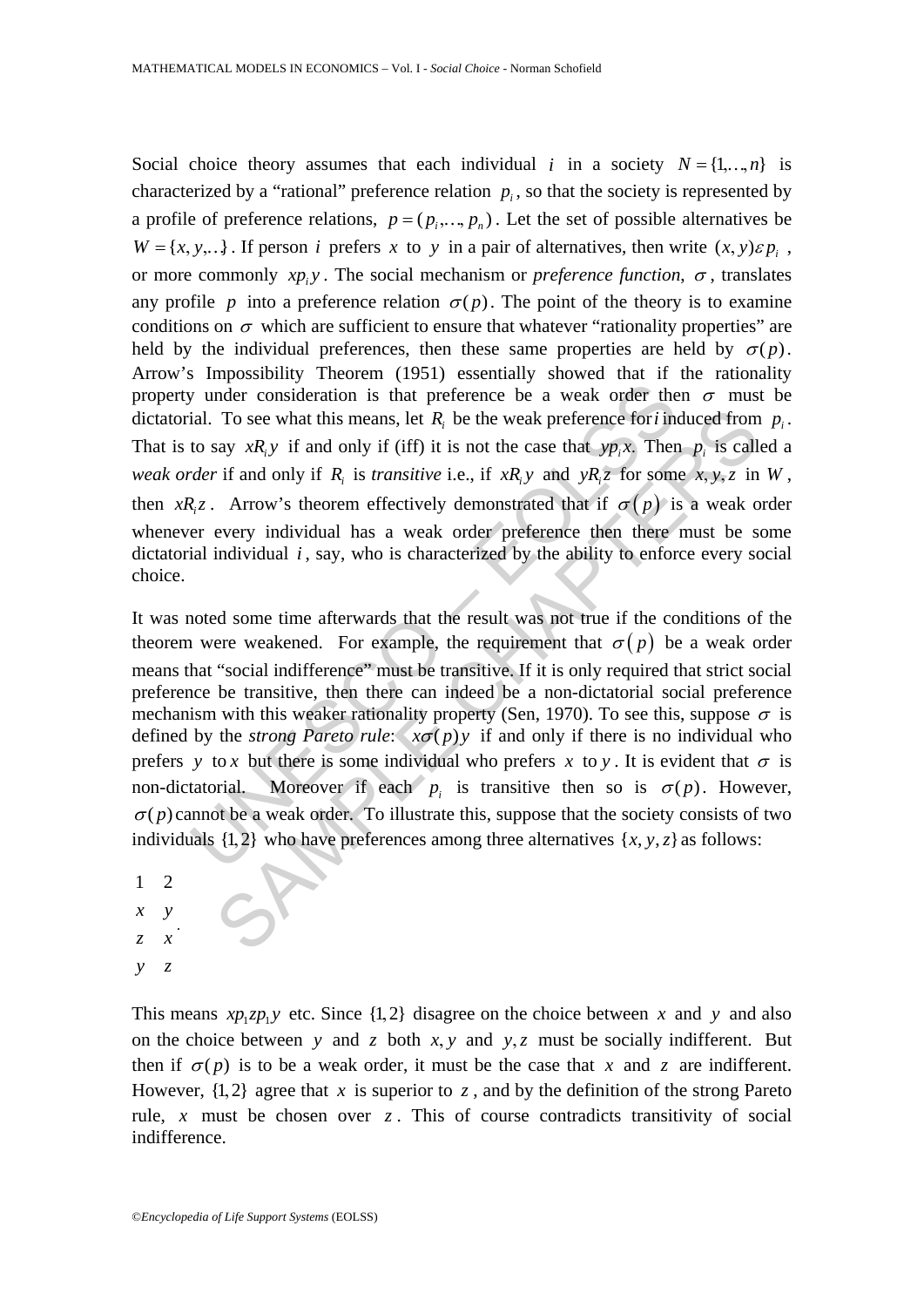A second criticism due to Fishburn (1970) was that the theorem was not valid in the case that the society was infinite. Indeed since democracy often involves the aggregation of preferences of many millions of voters the conclusion could be drawn that the theorem was more or less irrelevant.

e coalitions defined by  $\sigma$ . Suppose now that there is some coalition ciety N, which is decisive. If  $\sigma$  preserves transitivity (i.e.,  $\sigma(t)$  e intersection of any two decisive coalitions must itself be tion of all deci ety N, which is decisive. If  $\sigma$  preserves transitivity (i.e.,  $\sigma(p)$  is transit<br>theresection of any two decisive coalitions must tiself be decisive.<br>
1 of all decisive coalitions must then be decisive: this smallest dec However, three papers by Gibbard (1969), Hanssen (1976) and Kirman and Sondermann (1972) analyzed the proof of the theorem and showed that the result on the existence of a dictator was quite robust. Section 2.3 essentially parallels the proof by Kirman and Sondermann. The key notion here is that of a *decisive coalition*: a coalition *M* is decisive for a social choice function,  $\sigma$ , if and only if *xp*, *y* for all *i* belonging to *M* for the profile *p* implies  $x\sigma(p)y$ . Let  $\mathbb{D}_{q}$  represent the set of decisive coalitions defined by  $\sigma$ . Suppose now that there is some coalition, perhaps the whole society *N*, which is decisive. If  $\sigma$  preserves transitivity (i.e.,  $\sigma(p)$  is transitive) then the intersection of any two decisive coalitions must itself be decisive. The intersection of all decisive coalitions must then be decisive: this smallest decisive coalition is called an *oligarchy*. The oligarchy may indeed consist of more than one individual. If it comprises the whole society then the rule is none other than the Pareto rule. However, in this case every individual has a veto. A standard objection to such a rule is that the set of chosen alternatives may be very large, so that the rule is effectively indeterminate. Suppose the further requirement is imposed that  $\sigma(p)$  always be a weak order. In this case it can be shown that for any coalition *M* either *M* itself or its complement  $N\backslash M$  must be decisive. Take any decisive coalition *A*, and consider a proper subset *B* say of *A*. If *B* is not decisive then  $N\setminus B$  is, and so  $A \cap (N \setminus B) = A \setminus B$  is decisive. In other words every decisive coalition contains a strictly smaller decisive coalition. Clearly, if the society is finite then some individual is the smallest decisive coalition, and consequently is a dictator. Even in the case when *N* is infinite, there will be a smallest "invisible" dictator. It turns out, therefore, that reasonable and relatively weak rationality properties on  $\sigma$  impose certain restrictions on the class  $\mathbb{D}_{\sigma}$  of decisive coalitions. These restrictions on  $\mathbb{D}_{\sigma}$  do not seem to be similar to the characteristics that political systems display. As a consequence, these first attempts by Sen and Fishburn and others to avoid the Arrow Impossibility Theorem appear to have little force.

A second avenue of escape is to weaken the requirement that  $\sigma(p)$  always be transitive. For example a more appropriate mechanism might be to make a choice from *W* of all those *unbeaten* alternatives. Then an alternative  $x$  is chosen if and only if there is no other alternative *y* such that  $y\sigma(p)x$ . The set of unbeaten alternatives is also called the *core* for  $\sigma(p)$ , and is defined by

 $Core(\sigma, p) = \{x \in W : y \sigma(p)x$  for no  $y \in W\}$ .

In the case that *W* is finite the existence of a core is essentially equivalent to the requirement that  $\sigma(p)$  be *acyclic* (Sen, 1970). Here a preference, *p*, is called acyclic if and only if whenever there is a chain of preferences

 $x_0 px_1 px_2 p \cdots px_r$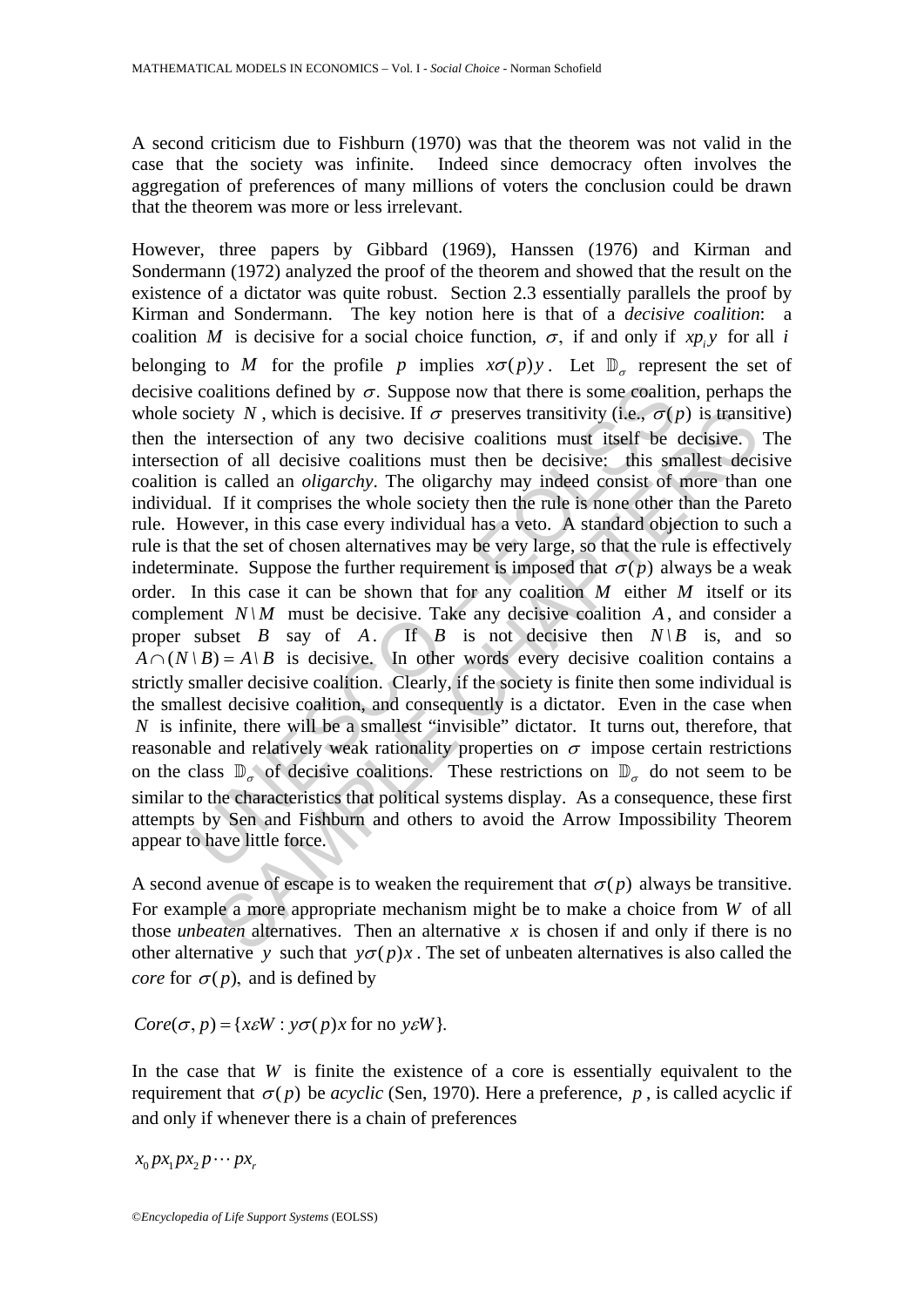then it is not the case that  $x_p p x_0$ .

However, acyclicity of  $\sigma$  also imposes a restriction on  $\mathbb{D}_{\sigma}$ . Define the *collegium*  $\kappa(\mathbb{D}_{\tau})$  for the family  $\mathbb{D}_{\tau}$  of decisive coalitions of  $\sigma$  to be the intersection (possibly empty) of all the decisive coalitions. If the collegium is empty then it is always possible to construct a "rational" profile *p* such that  $\sigma(p)$  is cyclic (Brown, 1973). Therefore, a necessary condition for  $\sigma$  to be acyclic is that  $\sigma$  exhibit a non-empty collegium. We say  $\sigma$  is *collegial* in this case. Obviously, if the collegium is large then the rule is indeterminate, whereas if the collegium is small the rule is almost dictatorial.

possibility is that the preferences of the members of the society and and and social choice functions such as majority rules. The FI'. For example, suppose that the set of alternatives is a closed su onal "left-right" con is an an encretation of the method of the encretions of the state per extracted of the encretions of the difference of the encretions we have the set of alternatives is a closed subset of a singletic on W, with a most pre A third possibility is that the preferences of the members of the society are restricted in some way, so that natural social choice functions such as majority rule will be "well behaved". For example, suppose that the set of alternatives is a closed subset of a single dimensional "left-right" continuum. Suppose further that each individual *i* has *convex* preference on *W*, with a most preferred point (or bliss point)  $\hat{x}$ , say. (Convexity of the preference *p* just means that for any *y* the set  $\{x : xpy\}$  is convex. A natural preference to use is Euclidean preference defined by  $xp, y$  if and only if  $||x-x_i|| \le ||y-x_i||$ , for some bliss point, *x<sub>i</sub>*, in *W*, and norm  $||-||$  on *W*. This just means that a point is preferred the nearer it is to the bliss point. Clearly Euclidean preference is convex). Then a well-known result by Black (1958) asserts that the core for majority rule is the median most preferred point. On the other hand, if preferences are not convex, then as Kramer and Klevorick (1974) demonstrated, the social preference relation  $\sigma(p)$  can be cyclic, and thus have an empty core. However, it was also shown that there would be a *local core* in the one dimensional case. Here a point is in the local core,  $LO(\sigma, p)$ , if there is some neighborhood of the point which contains no socially preferred points.

The idea of preference restrictions sufficient to guarantee the existence of a majority rule core was developed further in a series of papers by Sen (1966), Inada (1969) and Sen and Pattanaik (1969). However, it became clear, at least in the case when *W* had a geometric form, that these preference restrictions were essentially only applicable when *W* was one dimensional.

To see this suppose that there exist a set of three alternatives  $X = \{x, y, z\}$  in *W*, and three individuals  $\{1, 2, 3\}$  in *N* whose preferences on *X* are:

123 *x y z y z x z x y* 

The existence of such a *Condorcet Cycle* is in contradiction to all the preference restrictions. If a profile *p* on *W* , containing such a Condorcet Cycle, can be found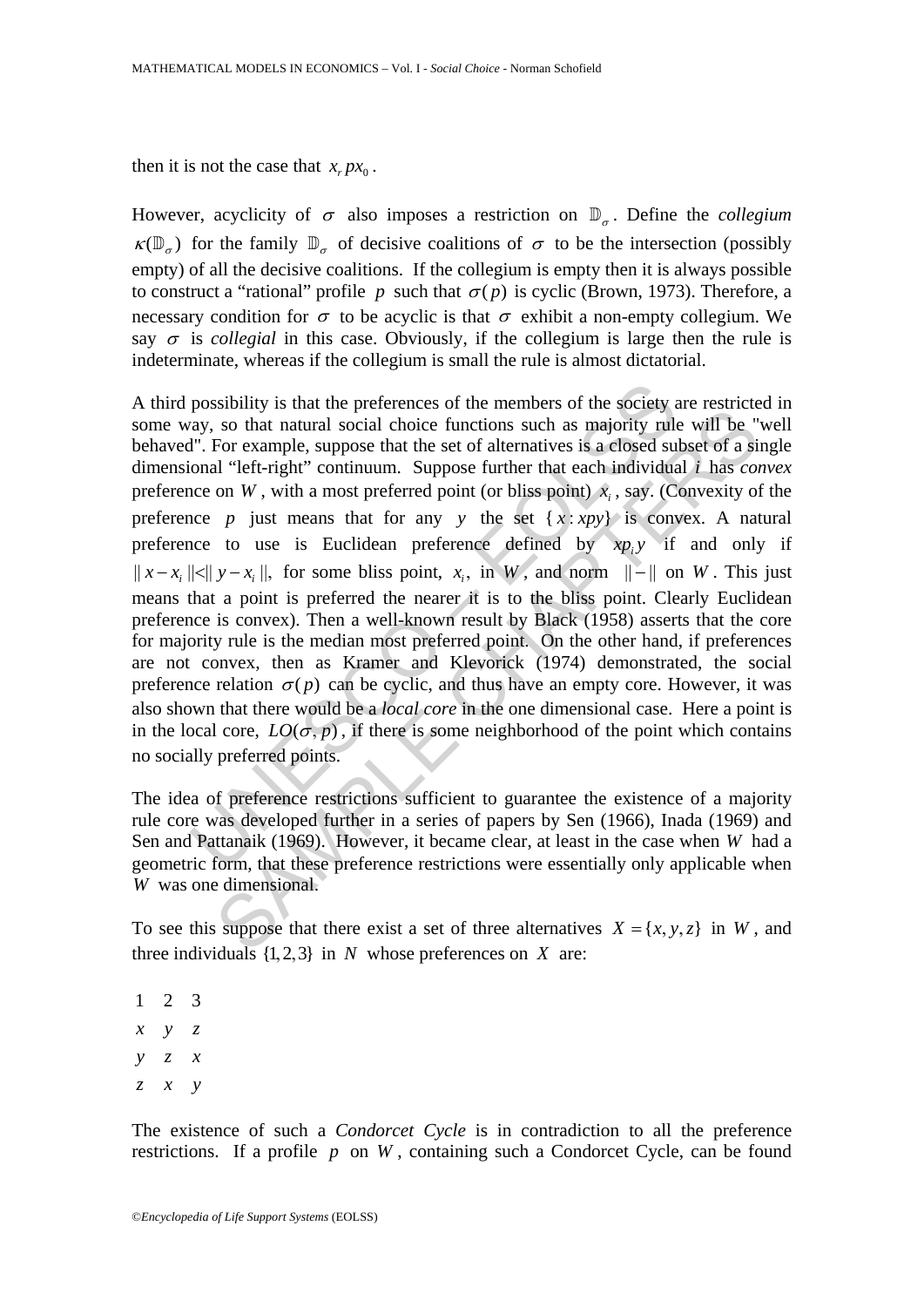then there is no guarantee that  $\sigma(p)$  will be acyclic or exhibit a non-empty core. Kramer (1973) effectively demonstrated that if *W* were two dimensional then it was always possible to construct convex preferences on *W* such that *p* contained a Condorcet Cycle. Kramer's result, while casting doubt on the likely existence of the core, did not, however, prove that it was certain to be empty. On the other hand, an earlier result by Plott (1967) did show that when the *W* was a subset of Euclidean space, and preference convex and smooth, then, for a point to be the majority rule core, the individual bliss points had to be symmetrically distributed about the core. These Plott symmetry conditions are sufficient for existence of a core when *n* is either odd or even, but are necessary when *n* is odd. The "fragility" of these conditions suggested that a majority rule core was unlikely in some sense in high enough dimension (McKelvey and Wendell, 1976). It turns out that these symmetry conditions are indeed fragile in the sense of being "non-generic" or atypical.

An article by Tullock (1967) at about this time argued that even though a majority rule core would be unlikely to exist in two dimensions, nonetheless it would be the case that cycles, if they occurred, would be constrained to a central domain in the Pareto set (i.e., within the set of points unbeaten under the Pareto rule).

By 1973, therefore, it was clear that there were difficulties over the likely existence of a majority rule core in a geometric setting. However, it was not evident how existence depended on the number of dimensions. Later results by McKelvey and Schofield (1987) and Saari (1997) indicate how the behavior of a general social choice rule is dependent on the dimensionality of the space of alternatives.

# **1.3. Restrictions on the Set of Alternatives**

vey and Wendell, 1976). It turns out that these symmetry condition<br>in the sense of being "non-generic" or atypical.<br>Le by Tullock (1967) at about this time argued that even though<br>uld be unlikely to exist in two dimension by Tullock (1967) at about this time argued that even though a majority<br>by Tullock (1967) at about this time argued that even though a majority<br>be unlikely to exist in two dimensions, nonetheless it would be the case<br>ever One possible way of indirectly restricting preferences is to assume that the set of alternatives,  $W$ , is of finite cardinality,  $r$ , say. As Brown (1973) showed, when the social preference function  $\sigma$  is not collegial then it is always possible to construct an acyclic profile such that  $\sigma(p)$  is in fact cyclic. However, as Ferejohn and Grether (1974) proved, to be able to construct such a profile it is necessary that *W* have a sufficient cardinality. These results are easier to present in the case of a *voting rule*  $\sigma$ . Such a rule,  $\sigma$ , is determined completely by its decisive coalitions,  $\mathbb{D}_{\sigma}$ . That is to say:

 $x\sigma(p)$  if and only if  $xp_i$  *y* for every *i* $\varepsilon M$ , for some  $M \varepsilon \mathbb{D}_{q}$ .

An example of a voting rule is a  $q$  – *rule*, written  $\sigma_q$ , and the decisive coalitions for  $\sigma_q$ are defined to be

$$
\mathbb{D}_{q} = \{M \subset N : |M| \geq q.
$$

Clearly if  $q < n$  then  $\mathbb{D}_q$  has an empty collegium. Ferejohn and Grether (1974) showed that if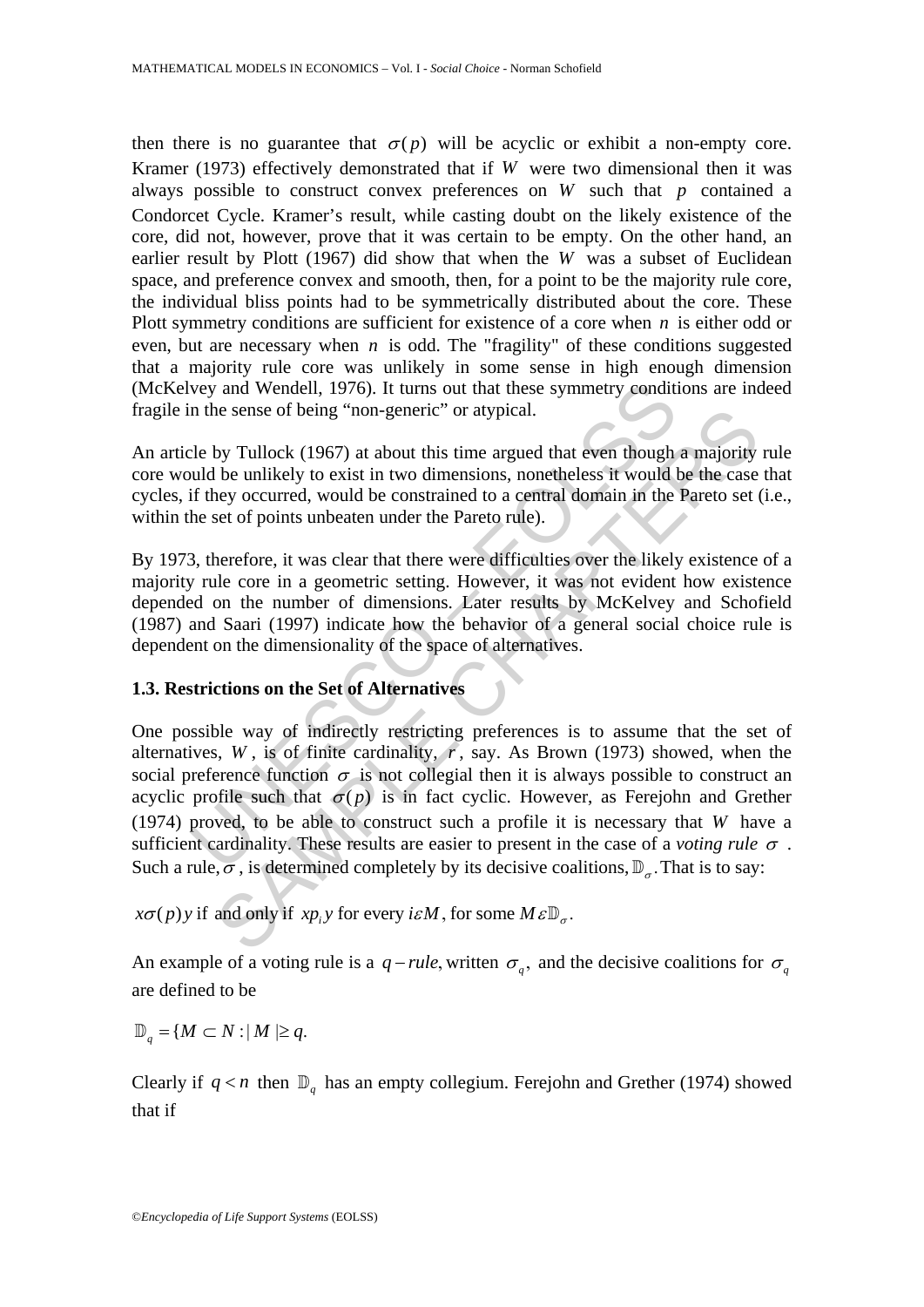$$
q > \left(\frac{r-1}{r}\right) n \text{ where } |W| = r
$$

then no acyclic profile, *p* be constructed so that  $\sigma(p)$  was cyclic. Conversely if  $q \leq \left(\frac{r-1}{r}\right)$  $\leq \left(\frac{r-1}{r}\right)n$  then such a profile could certainly be constructed. Another way of expressing this is that a  $q$ -rule  $\sigma$  is acyclic for all acyclic profiles if and only if  $W \mid < \frac{n}{2}$  $|W| < \frac{n}{n-q}$ . Note that we assume that  $q < n$ .

ara (1979) later proved that this result could be generalized to<br>y social preference function. The result depends on the notion  $v(\sigma)$  for  $\sigma$ . Given a non-collegial family  $\mathbb{D}$  of coalitions, a me<br>*nal decisive* if ocial preference function. The result depends on the notion of a *Nakam*  $\sigma$ ) for  $\sigma$ . Given a non-collegial family  $\mathbb{D}$  of coalitions, a member *M* of  $decisive$  if and only if *M* belongs to  $\mathbb{D}$ , but for no member Nakamura (1979) later proved that this result could be generalized to the case of an arbitrary social preference function. The result depends on the notion of a *Nakamura number*  $v(\sigma)$  for  $\sigma$ . Given a non-collegial family  $\mathbb D$  of coalitions, a member *M* of  $\mathbb D$ is *minimal decisive* if and only if *M* belongs to D , but for no member *i* of *M* does  $M \setminus \{i\}$  belong to  $\mathbb D$ . If  $\mathbb D'$  is a subfamily of  $\mathbb D$  consisting of minimal decisive coalitions, and moreover D′ has an empty collegium then call D′ a *Nakamura subfamily* of  $\mathbb D$ . Now consider the collection of all Nakamura subfamilies of  $\mathbb D$ . Since *N* is finite these subfamilies can be ranked by their cardinality. Define  $v(\mathbb{D})$  to be the cardinality of the smallest Nakamura subfamily, and call  $v(\mathbb{D})$  the *Nakamura number* of  $\mathbb D$ . Any Nakamura subfamily  $\mathbb D'$ , with cardinality  $|\mathbb D'| = \nu(\mathbb D)$ , is called a *minimal noncollegial subfamily*. When  $\sigma$  is a social preference function with decisive family  $\mathbb{D}_{\sigma}$ define the Nakamura number  $v(\sigma)$  of  $\sigma$  to be equal to  $v(\mathbb{D}_{\sigma})$ . More formally

$$
v(\sigma) = \min\{|\mathbb{D}'| : \mathbb{D}' \subset \mathbb{D} \text{ and } \kappa(\mathbb{D}') = \Phi\}.
$$

In the case that  $\sigma$  is collegial then define

$$
v(\sigma) = v(\mathbb{D}_{\sigma}) = \infty
$$
 (infinity).

Nakamura showed that for any voting rule  $,\sigma$ , if *W* is finite, with  $|W| < v(\sigma)$  then  $\sigma(p)$  must be acyclic whenever *p* is an acyclic profile. On the other hand, if  $\sigma$  is a social preference function and  $|W| \ge v(\sigma)$  then it is always possible to construct an acyclic profile on *W* such that  $\sigma(p)$  is cyclic. Thus the cardinality restriction on *W* which is necessary and sufficient for  $\sigma$  to be acyclic is that  $|W| < v(\sigma)$ . To relate this to Ferejohn-Grether's result for a *q*-*rule*, define  $v(n, q)$  to be the largest integer such that

$$
v(n,q) < \frac{q}{n-q}
$$
. It is an easy matter to show that when  $\sigma_q$  is a *q*-rule then

$$
v(\sigma_q) = 2 + v(n,q).
$$

The Freigion-Grether restriction 
$$
|W| < \frac{n}{n-q}
$$
 may also be written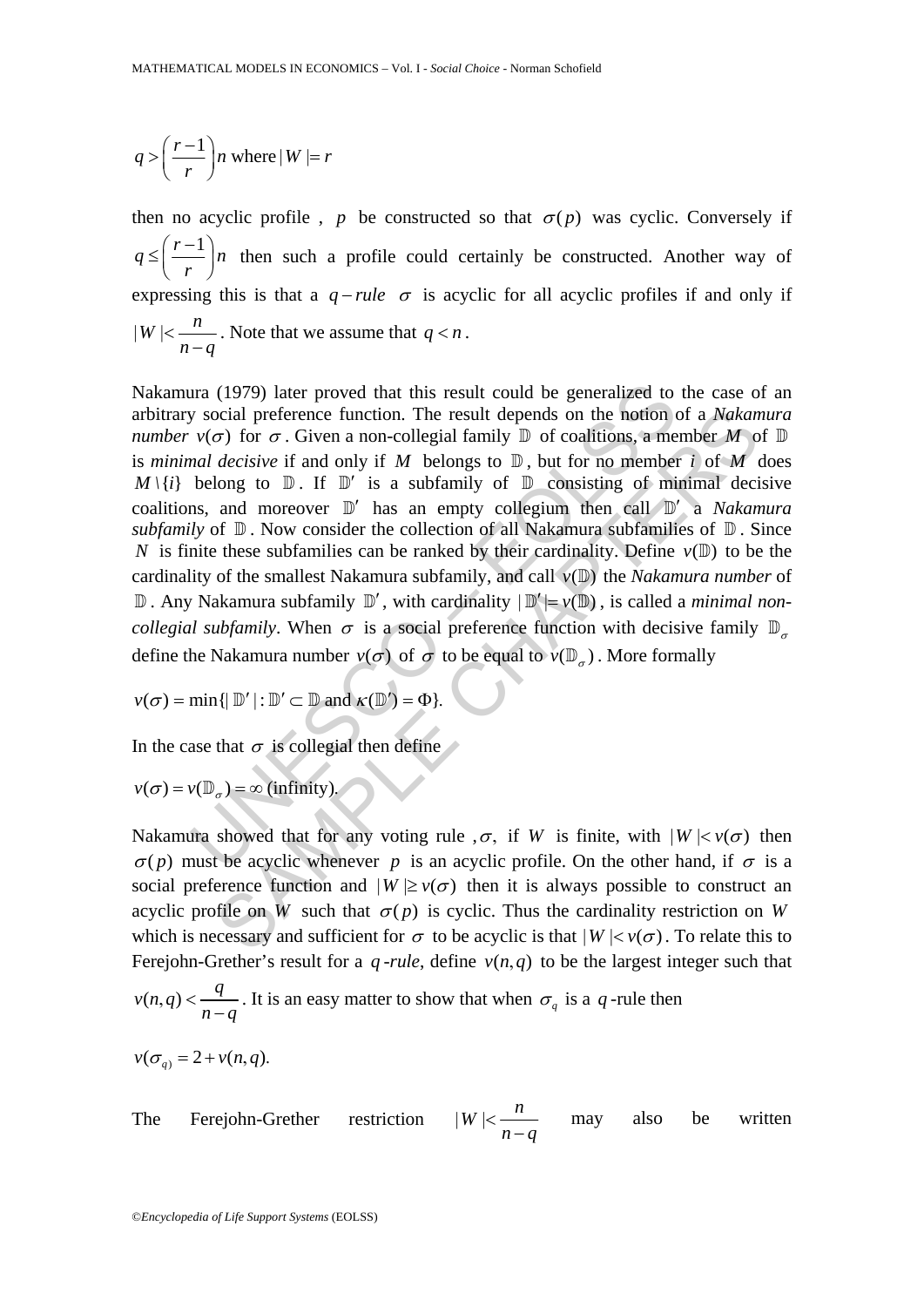$$
|W| < 1 + \frac{q}{n-q}
$$

which is the same as

$$
|W| < v(\sigma_q).
$$

Thus Nakamura's result is a generalization of the earlier result on *q* -rules.

The interest in this analysis is that Greenberg (1979) showed that a core would exist for a *q* -rule as long as preferences were convex and the choice space, *W* , was of restricted dimension. More precisely suppose that *W* is a compact, convex subset of Euclidean space of dimension *w*, and suppose each individual preference is convex and continuous. (Compactness of *W* just means the set is closed and bounded, while the continuity of the preference, *p*, that is required is that for each *x*ε*W*, the set

{
$$
y \in W : xpy
$$
} is open in the topology on W). If  $q > \left(\frac{w}{w+1}\right)n$  then the core of  $\sigma(p)$ 

must be non-empty, and if  $q \leq \left(\frac{w}{w+1}\right)n$  $\leq \left(\frac{w}{w+1}\right)n$  then a convex profile can be constructed such

on. More precisely suppose that W is a compact, convex subset<br>on. More precisely suppose that W is a compact, convex subset<br>of dimension w, and suppose each individual preference ious. (Compactness of W just means the set dimension w, and suppose each individual preference is convex<br>
. (Compactness of W just means the set is closed and bounded, while<br>
of the preference, p, that is required is that for each *xeW*, the<br>  $v$ } is open in the t that the core is empty. From a result by Walker (1977) the second result also implies, for the constructed profile *p* that  $\sigma(p)$  is cyclic. Rewriting Greenberg's inequality it can be seen that the necessary and sufficient dimensionality condition (given convexity and compactness) for the existence of a core and the non-existence of cycles for a *q* rule,  $\sigma_a$ , is that dim(*W*)  $\leq v(n,q)$  where dim(*W*) = *w* is the dimension of *W*.

Since

 $v(\sigma_q) = 2 + v(n,q).$ 

where  $v(\sigma_q)$  is the Nakamura number of the  $q$  – *rule*, this suggests that for an arbitrary non-collegial voting rule  $\sigma$  there is a *stability dimension*, namely  $v^*(\sigma) = v(\sigma) - 2$ , such that  $\dim(W) \le v^*(\sigma)$  is a necessary and sufficient condition for the existence of a core and the non-existence of cycles.

An important procedure in this proof is the construction of a *representation*  $\phi$  for an arbitrary social preference function. Let  $\mathbb{D} = \{M_1, ..., M_n\}$  be a minimal non-collegial subfamily for  $\sigma$ . Note that D has empty collegium and cardinality  $v(\sigma) = v$ . Then  $\sigma$ can be represented by a ( $v - 1$ ) dimensional simplex  $\Delta$  in  $\mathbb{R}^{v-1}$ . Moreover, each of the *v* faces of this simplex can be identified with one of the *v* coalitions in  $\mathbb{D}$ . Each proper subfamily  $\mathbb{D}_t = \{., M_{t-1}, M_{t+1},..\}$  has a non-empty collegium,  $\kappa(\mathbb{D}_t)$ , and each of these can be identified with one of the vertices of  $\Delta$ . To each *i*  $\epsilon \kappa(\mathbb{D})$ , we can assign a preference  $p_i$ , for  $i = 1,... v$  } on a set  $x = \{x_1, x_2, ..., x_v\}$  giving a *permutation* profile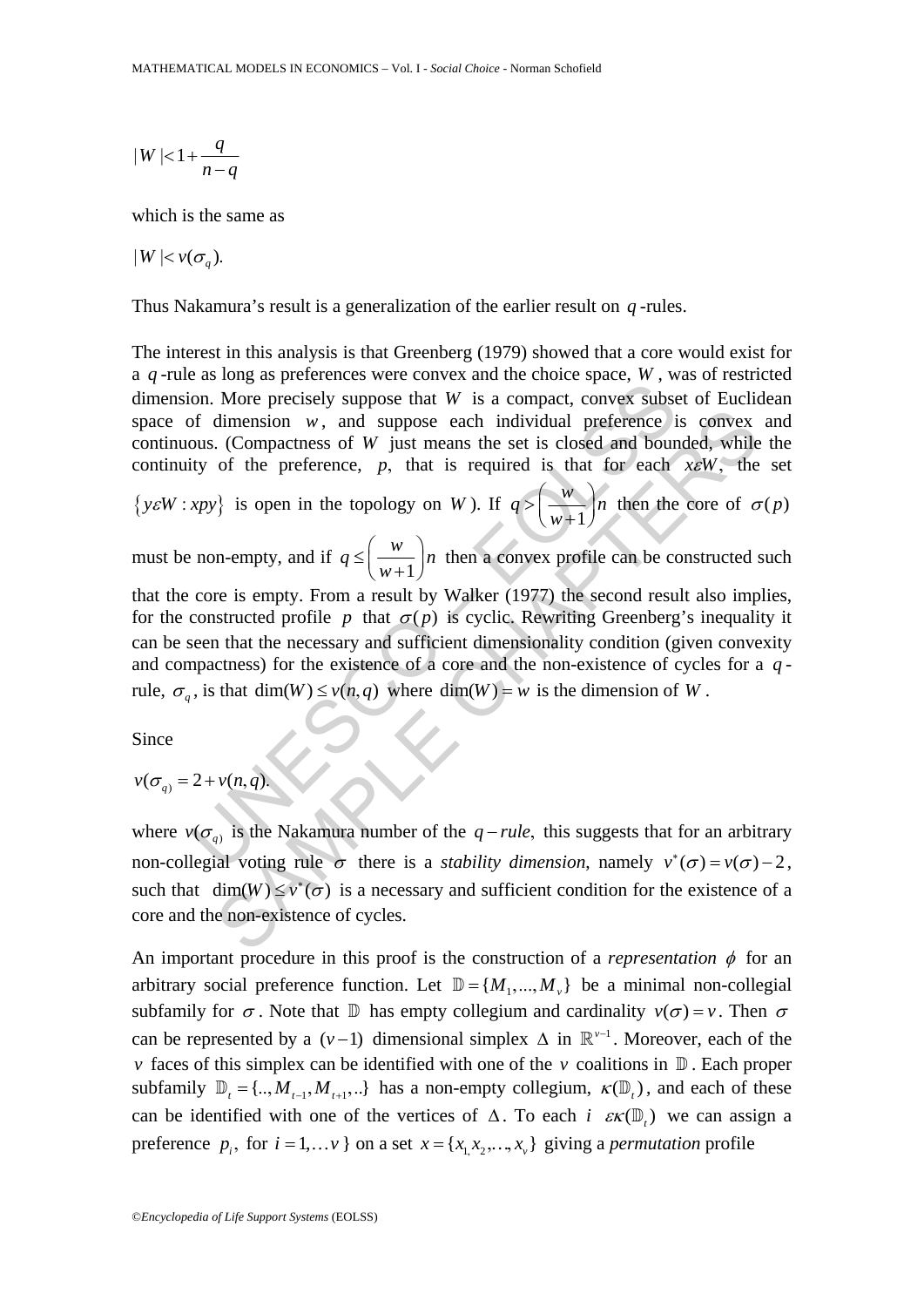| $K(\mathbb{D}^1)$ | $\kappa(\mathbb{D}_2)$ | . | $K(\mathbb{D}_{\nu})$ |
|-------------------|------------------------|---|-----------------------|
| $x_1$             | $x_{2}$                |   | $x_{\nu}$             |
| $x_{2}$           | $\mathcal{X}_3$        |   | $x_{1}$               |
| ٠                 | ٠                      |   |                       |
| ٠                 |                        |   |                       |
|                   |                        |   |                       |
| $x_{\nu}$         | $x_{1}$                |   | $x_{v-1}$             |

From this construction it follows that  $x_1 \sigma(p) x_2 \cdots \sigma(p) x_v \sigma(p) x_1$ 

Thus whenever *W* has cardinality at least *v*, then it is possible to construct a profile *p* such that  $\sigma(p)$  has a permutation cycle of this kind. This representation theorem is used in Chapter 4 to prove Nakamura's result and to extend Greenberg's Theorem to the case of an arbitrary rule.

as construction it follows that<br>  $x_2 \cdots \sigma(p)x_v \sigma(p)x_l$ <br>
henever *W* has cardinality at least *v*, then it is possible to construct  $\sigma(p)$  has a permutation cycle of this kind. This representation ther 4 to prove Nakamura's COUPLA,  $O(P)A_1$ .<br>
Ever W has cardinality at least v, then it is possible to construct a profil  $r(p)$  has a permutation cycle of this kind. This representation theorem is 4 to prove Nakamura's result and to extend Greenbe The principal technique underlying Greenberg's theorem is an important result due to Fan (1961). Suppose that *W* is a compact convex subset of a topological vector space, and suppose *P* is a correspondence from *W* into itself which is convex and continuous. (The continuity of the preference, *P*, that is required is that for each *x*ε*W*, the set  $P^{-1}(x) = \{ y \in W : x \in P(y) \}$  is open in the topology on *W*.). Then there exists an "equilibrium" point *x* in *W* such that  $P(x)$  is empty. In the case under question if each individual preference,  $p_i$ , is continuous, then so is the preference correspondence  $P$ associated with  $\sigma(p)$ . Moreover, if *W* is a subset of Euclidean space with dimension no greater than  $v(\sigma) - 2$ , then using Caratheodory's Theorem it can be shown that *P* is also convex. Then by Fan's Theorem, *P* must have an equilibrium in *W* . Such an equilibrium is identical to the core,  $Core(\sigma, p)$ .

On the other hand, suppose that  $\dim(W) = v(\sigma) - 1$ . Using the representation theorem, the simplex  $\Delta$  representing  $\sigma$  can be embedded in *W*. Let  $Y = \{y_1, ..., y_v\}$  be the set of vertices of  $\Delta$ . As above, let  $\{\kappa(\mathbb{D}_{t}) : t = 1, ..., v\}$  be the various collegia. Each player  $i\epsilon \kappa(\mathbb{D}_t)$ , is associated with the vertex *y*, and is assigned a "Euclidean" preference of the form  $xp_iz$  if and only if  $||x-y_i|| \le ||z-y_i||$ . In a manner similar to the situation with *W* finite, it is then possible to show, with the profile  $p$  so constructed, that for every point *z* in *W* there exists *x* in *W* such that  $x\sigma(p)z$ . Thus the core for  $\sigma(p)$  is empty and  $\sigma(p)$  must be cyclic. In the case that *W* is compact, convex, and preference is continuous and convex, then a necessary and sufficient condition for the existence of the core, and non-existence of cycles is that  $\dim(W) \le v^*(\sigma)$ , where  $v^*(\sigma) = v(\sigma) - 2$  is called the *stability dimension*. This result was independently obtained by Schofield (1984a,b) and Strnad (1985) and will be called the Schofield Strnad Theorem.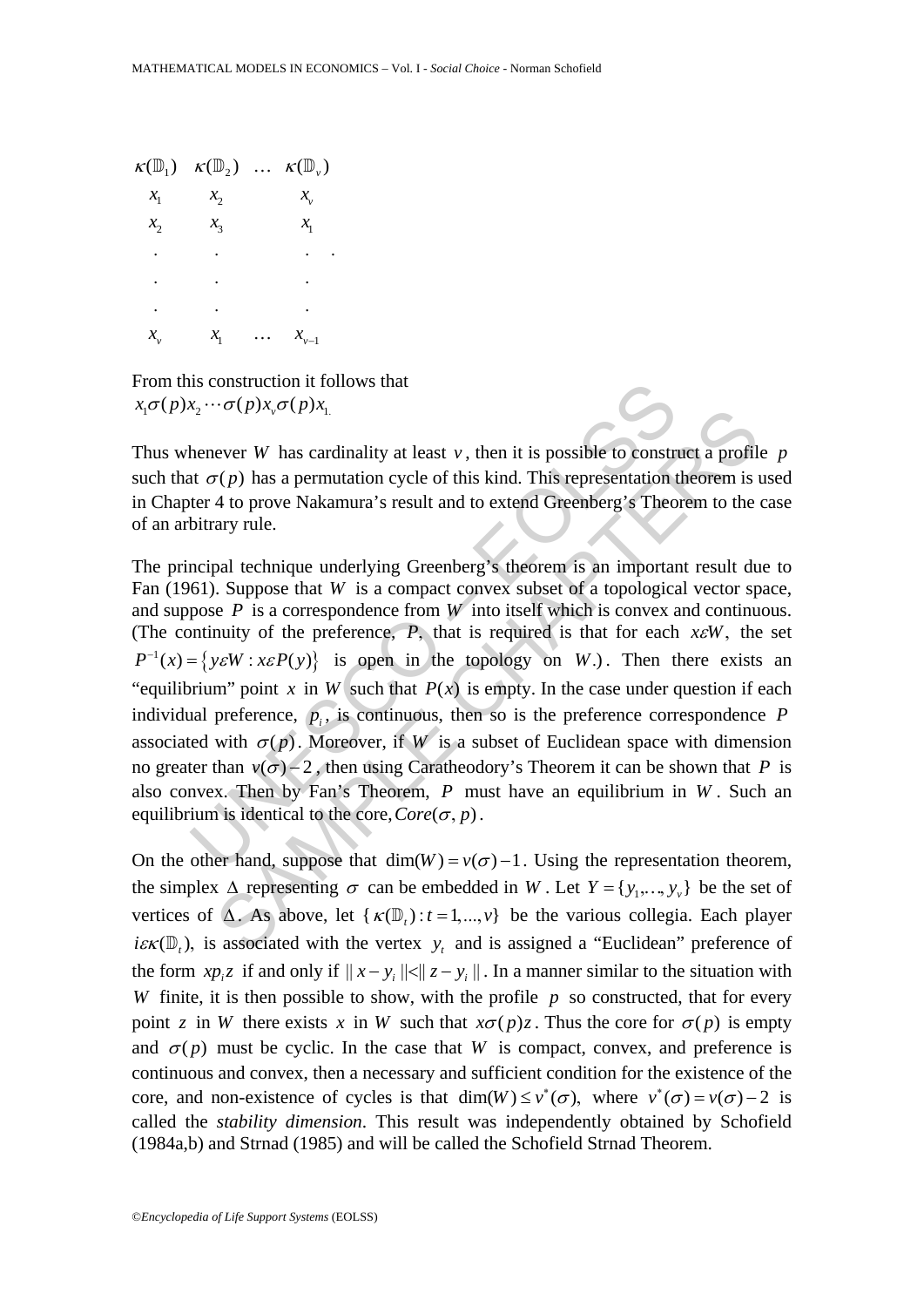This results on the Nakamura number can be extended by showing that even with nonconvex preference, a "*critical" core* called  $IO(\sigma, p)$ , which contains the *local core*,  $LO(\sigma, p)$ , will exist as long as dim(W)  $\leq v^*(\sigma)$ . It is an easy matter to show that for majority rule  $v^*(\sigma) \ge 1$ , and so this gives an extension of the Kramer-Klevorick (1974) Theorem.

-

- -
- -

# TO ACCESS ALL THE 53 PAGES OF THIS CHAPT<br>Visit: http://www.colss.net/Eolss-sampleAllChapter.a<br>paphy<br>g T.E. (1980) Arrow's theorem with restricted coalition algebras. Journal<br>cs 7, 55–75.[Arrow's theorem with a continuum of CO ACCESS ALL THE 53 PAGES OF THIS CHAPTER,<br>Visit:  $\frac{1}{111}$ //www.eolss.net/Eolss-sampleAllChapter.aspx<br>y<br>E. (1980) Arrow's theorem with restricted coaftion algebras. *Journal of Mathemo*.<br>55-75.[Arrow's theorem with a TO ACCESS ALL THE **53 PAGES** OF THIS CHAPTER, Visit: http://www.eolss.net/Eolss-sampleAllChapter.aspx

### **Bibliography**

Armstrong T.E. (1980) Arrow's theorem with restricted coalition algebras. *Journal of Mathematical Economics* **7**, 55–75.[Arrow's theorem with a continuum of voters].

Arrow K.J. (1951) *Social Choice and Individual Values*. New York: Wiley. [First major result in social choice]

Arrow K.J. (1959) Rational choice functions and orderings. *Economica* **26**, 121–127. [The theorem applied to choice functions]

Black D. (1958) The theory of committees and elections. Cambridge: Cambridge University Press. [One dimensional core]

Brown D.J. (1973) Acyclic choice. Mimeo, Cowles Foundation, Yale University. [Acyclic choice and the collegium]

Brown D.J. (1975 Aggregation of preferences. *Quarterly Journal of Economics* **8**, 471–452. [Acyclic choice and the collegium]

Cox G. (1984) Non-collegial simple games and the nowhere denseness of the set of preference profiles having a core. *Social Choice and Welfare* **1**, 159–164. [Perturbation of the core]

Fan K. (1961) A generalization of Tychonoff's fixed point theorem. *Math Annalen* **42**, 305-310. [The extension of Tychonoff's Theorem].

Ferejohn J.A (1977) Decisive coalitions in the theory of social choice. *Journal of Economic Theory* **12**, 301-307. [Choice functions].

Ferejohn J.A, Fishburn P.C. (1979) Representations of binary decision rules by generalized decisiveness structures. *Journal of Economic Theory* **21**, 28–45. [Rationality properties of choice].

Fereiohn J.A. Grether D.M. (1974) On a class of rational decision procedures. Journal of Economic Theory **8**, 471–482. [Choice with restricted set of alternatives].

Ferejohn JA, Grether DM (1977) Weak path independence. Journal of Economic Theory **14**, 19– 31.(Rationality properties of choice].

Ferejohn J.A., Grether D.M., McKelvey R.D. (1982) Implementation of democratic social choice functions. *Review of Economic Studies* **49**,439–446.[Rationality properties of choice].

Fishburn P.C. (1970) Arrow's impossibility theorem: Concise proof and infinite voters. *Journal of*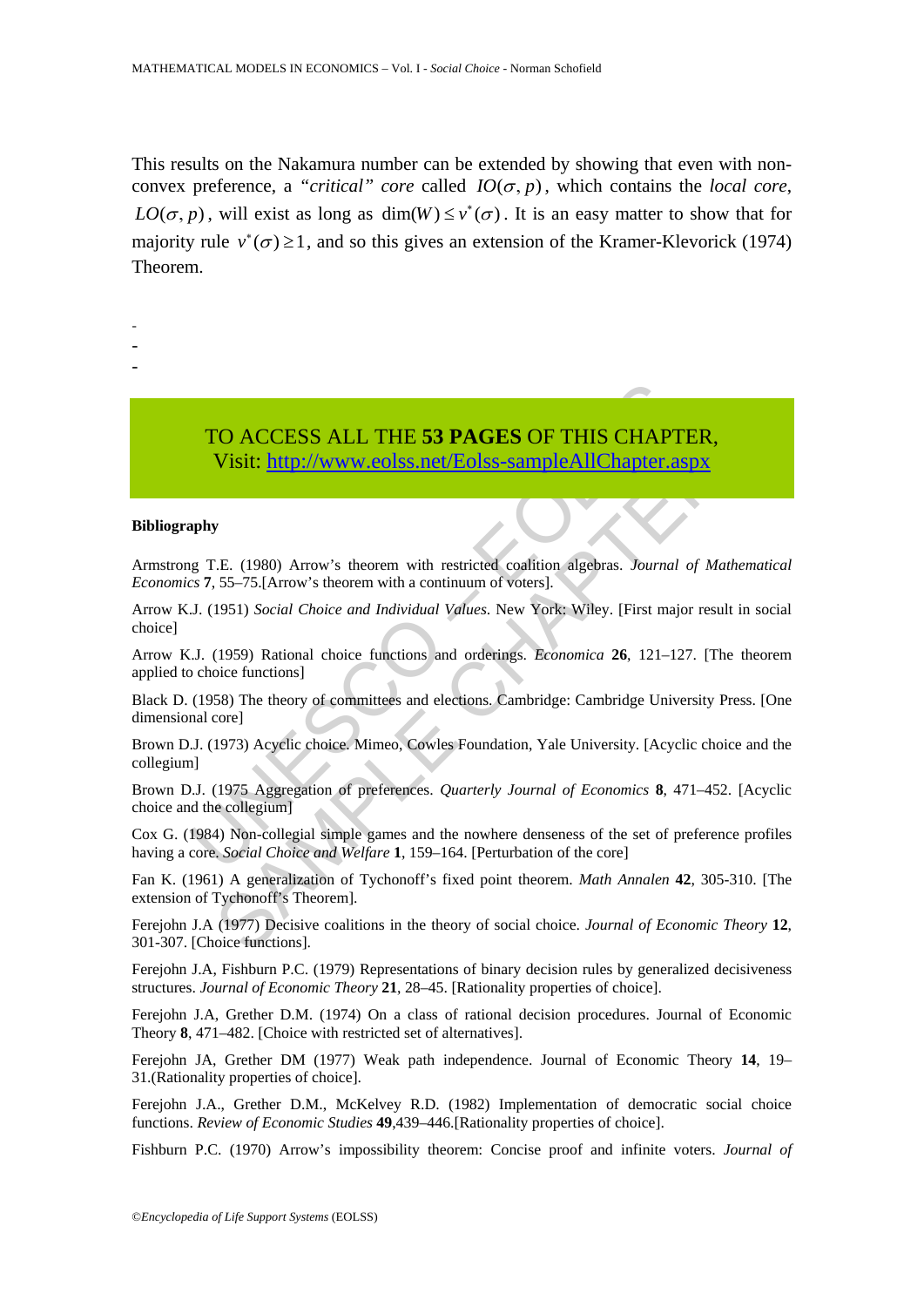*Economic Theory* **2**, 103–106.(Arrow's theorem with a continuum of voters)

Fishburn P.C. (1973) *The Theory of Social Choice*. Princeton: Princeton University Press. (Rationality properties of choice

Gibbard A. (1969) Intransitive social indifference and the Arrow dilemma. Mimeo, Department of Philosophy, University of Michigan.[Arrow's theorem with an oligarchy].

Golubitky M. Guillemin V. (1973) *Stable Mappings and their singularities* New York: Springer Verlag. [Singularity theory].

Greenberg J. (1979) Consistent majority rules over compact sets of alternatives. *Econometrica* **47**, 627– 636. [A core in restricted dimension]..

Hanssen B. (1976) The existence of group preference functions. *Public Choice* 28, 89–98.[Arrow's theorem with an oligarchy.

Hirsch M. W. (1976) *Differential Topology*. New York: Springer Verlag. [Singularity theory]

Inada K. (1969) On the simple majority decision rule. *Econometrica* **37**, 490-506. [Majority rule].

Kirman A.P., Sondermann D. (1972) Arrow's impossibility theorem, many agents and invisible dictators. *Journal of Economic Theory* **5**, 267–278. [Arrow's theorem with an invisible dictator].

Kramer G. H. (1973) On a class of equilibrium conditions for majority rule. *Econometrica* **41**, 285-297. [The existence of a Condorcet Cycle]

I. W. (1976) *Differential Topology*. New York: Springer Verlag. [Singularity th<br>(1969) On the simple majority decision rule. *Econometrica* 37, 490-506. [Majo<br>
A.P., Sondermann D. (1972) Arrow's impossibility theorem, ma 59) On the simple majority decision rule. *Econometrica* **37**, 490-506. [Majority rule].<br>
Sondermann D. (1972) Arrow's impossibility theorem, many agents and invisible dictionamic Theory **5**, 267–278. [Arrow's theorem wit Kramer G. H., Klevorick A. K. (1974) Existence of a 'local' cooperative equilibrium in a class of voting games. *Review of Economic Studies* **41**, 539–548. [The existence of a local equilibrium].

Maskin E. (1977) Nash equilibrium and welfare optimality. Mimeo, Department of Economics, MIT.(Nash equilibrium in voting)

Maskin E (1979) Implementation and strong Nash equilibrium. *Aggregation and Revelation of Preferences*(ed. J.J.Laffont . New York: North Holland, [Nash equilibrium in voting].

McKelvey R. D. (1976) Intrasitivities in multidimensional voting models and some implications for agenda control. *Journal of Economic Theory* **12**, 472–482. [Existence of voting cycles].

McKelvey R. D. (1979) General conditions for global intransitivities in formal voting models. *Econometrica*. *47*,1085–1111. [Existence of voting cycles]

McKelvey R.D., Wendell R.E. (1976) Voting equilibria in multidimensional choice spaces. *Mathematics of Operations Research* **1**,144-158. [Existence of equilibrium]

McKelvey R. D., Schofield N. (1986) Structural instability of the core. *Journal of Mathematical Economics*. **15**, 179–198**.[**Structural instability of the core]

McKelvey R. D., Schofield N. (1987) Generalized symmetry conditions at a core point. *Econometrica.* 55, 923–933.[Generalized symmetry conditions at a core point.].

Nakamura K. (1979) The vetoers in a simple game with ordinal preference. *International Journal of Game Theory* **8**, 55–61.[The Nakamura number and existence of a core].

Plott C. R. (1967) A notion of equilibrium and its possibility under majority rule. *American Economic Review* **57**, 787–806.[Symmetry conditions at the core].

Plott C.R. (1970) Recent results in the theory of voting. *Frontiers of quantitative economics* (ed. M.D. Intrilligator MD). Amsterdam.: North Holland. .[Choice function properties].

Plott C.R. (1973) Path independence, rationality and social choice. *Econometrica* **41**, 1075–1091.[Choice function properties].

Plott C. R. (1976) Axiomatic social choice theory: An overview and interpretation. *American Journal of Political Science* 20, 511–594.[Choice function properties].

Rubinstein A. (1979) A note about the nowhere denseness of societies having an equilibrium under majority rule. *Econometrica* **47**, 511–514. [Instability of a core under non-convex perturbation].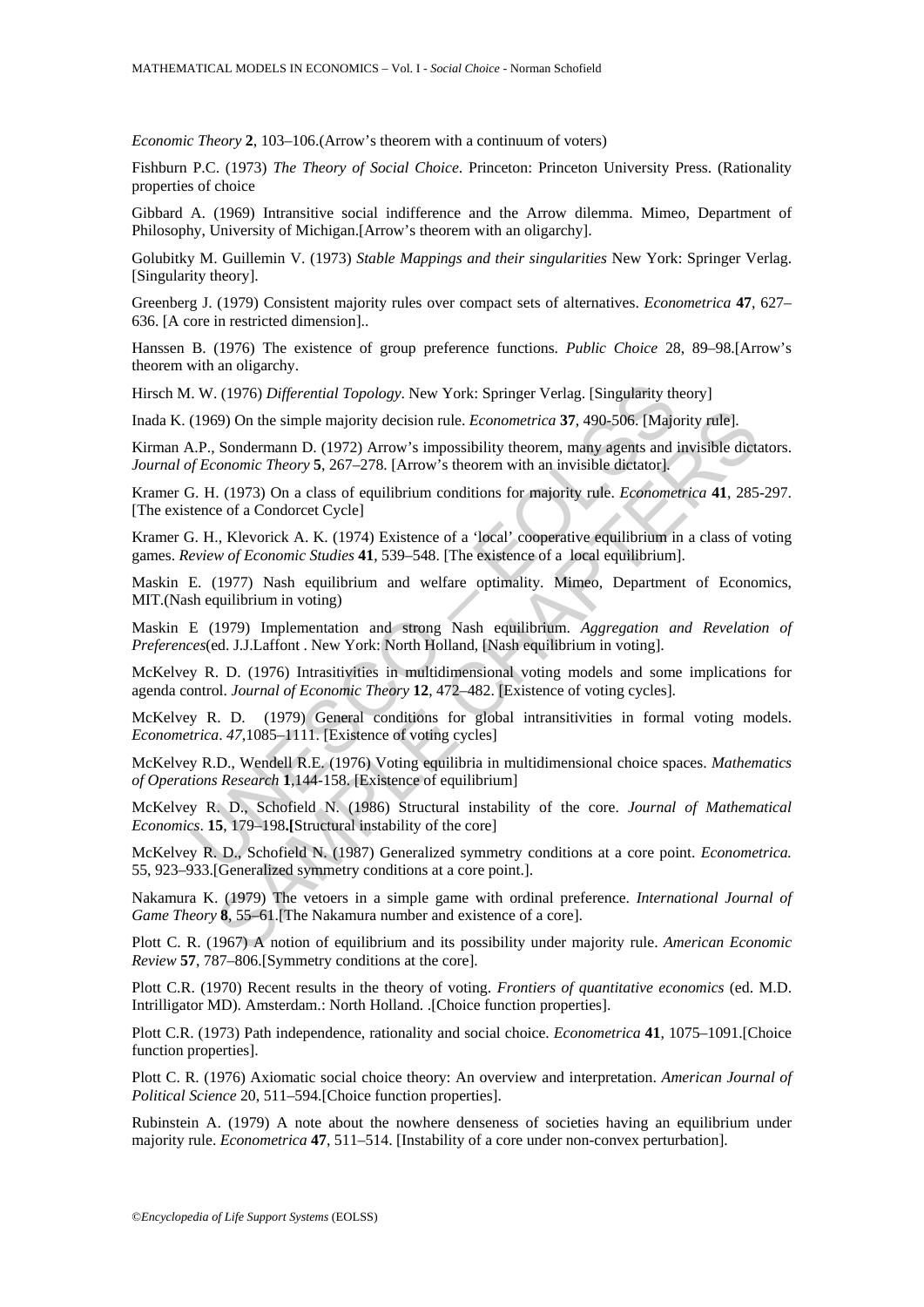Saari D. (1997) The Generic Existence of a Core for q rules, *Economic Theory* **9**, 219–260. [Instability of the core in high dimension].

Schmitz N. (1977) A further note on Arrow's impossibility theorem. *Journal of Mathematical Economics* **4**, 189–196.[Arrow's theorem with a continuum of voters].

Schofield N. (1983) Generic instability of majority rule. *Review of Economic Studies* **50**, 695– 705.[Generic instability of majority rule].

Schofield N. (1984a) Social equilibrium and cycles on compact sets. *Journal of Economic Theory* **33**, 59– 71.[Existence of core in low dimension].

Schofield N. (1984b) Classification theorem for smooth social choice on manifold. Social Choice and Welfare.**1,** 187-210.[Classification theorem].

Schofield N. (1985) Social Choice and Democracy. New York: Springer Verlag. [Structural stability of core].

Schofield N. (2003). *Mathematical Methods in Economics and Social Choice*. New York: Springer Verlag. .[Proof of the Fan theorem].

1 N. (2003). *Mathematical Methods in Economics and Social Choice*. Net Proof of the Fan theorem].<br>
N. , Sened.I. (2006) *Multiparty Democracy: Elections and Legislative Poel* University Press. [Applications of social choi Schofield N. , Sened.I. ( 2006) *Multiparty Democracy: Elections and Legislative Politics*. New York: Cambridge University Press. [Applications of social choice theory to democratic elections].

Schwartz T. (1976) Choice functions, rationality conditions and variations on the weak axiom of revealed preference*. Journal of Economic Theory* **13**, 414–427.[Choice functions].

Schwartz T. (1986) *The Logic of Collective Action.* New York: Columbia University Press. [Choice functions].

Sen A. K. (1966) A possibility theorem on majority decisions. *Econometrica* **34**, 491–499. [Restrictions on preference].

Sen A. K. (1970) Collective choice and social welfare. Amsterdam: North Holland. [The Pareto rule].

Sen A. K. , Pattanaik P. K. (1969) Necessary and sufficient conditions for rational choice under majority decisions. Journal of Economic Theory **1**, 178–202. [Restrictions on preference].

Strnad J. (1981 The structure of continuous neutral monotonic social functions. Social Choice and Welfare **2**, 181-195.[Existence of core in low dimension].

Tullock G. (1967) The general irrelevance of the general impossibility theorem. *Quarterly Journal of Economics* **81**, 256-270.[Argument that cycles will be Paretian].

Walker M. (1977) On the existence of maximal elements *Journal of Economic Theory* **16**, 470-474.[A choice with acyclic preference].

### **Biographical Sketch**

(2003). *Mathematical Methods in Economics and Social Choice*. New York: Spr<br>
of of the Fan theorem].<br>
Sened.I. (2006) *Multiparty Democracy: Elections and Legislative Politics*. New York: Spr<br>
inversity Press. [Applicati **Norman Schofield** is Director of the Center in Political Economy and William R. Taussig Professor of Political Economy at Washington University in Saint Louis. He is also Professor of Political Science. He was born in Rothesay, Scotland in 1944. After taking B.Sc degrees in physics and mathematics, in 1965 and 1966, from Liverpool University, he obtained his PhDs in Government and then Economics from Essex University in 1976 and 1985, and later a PhD and a LittD from Liverpool University in 1986. In 1991 he was awarded the Doctorat d'Etat en Science Economique from the University of Caen.

He is currently working on topics in the theory of social choice, political economy, and democracy. His recent publications in democratic theory include articles in the Journal of Theoretical Politics (2005), the European Journal of Political Research (2005), British Journal of Political Science (2005), Political Studies(2003), Politics and Society (2002) and the American Political Science Review (2003). He has articles forthcoming in the Review of Economic Studies, Mathematical Social Science and the American Journal of Political Science. He is a member of the editorial board of Social Choice and Welfare, and has published a number of articles in this journal. He has written several books, including Multiparty Government (with Michael Laver, in 1990), Social Choice and Democracy (1985), and co-edited three volumes: Political Economy: Institutions, Information, and Representation in 1993 , Social Choice,